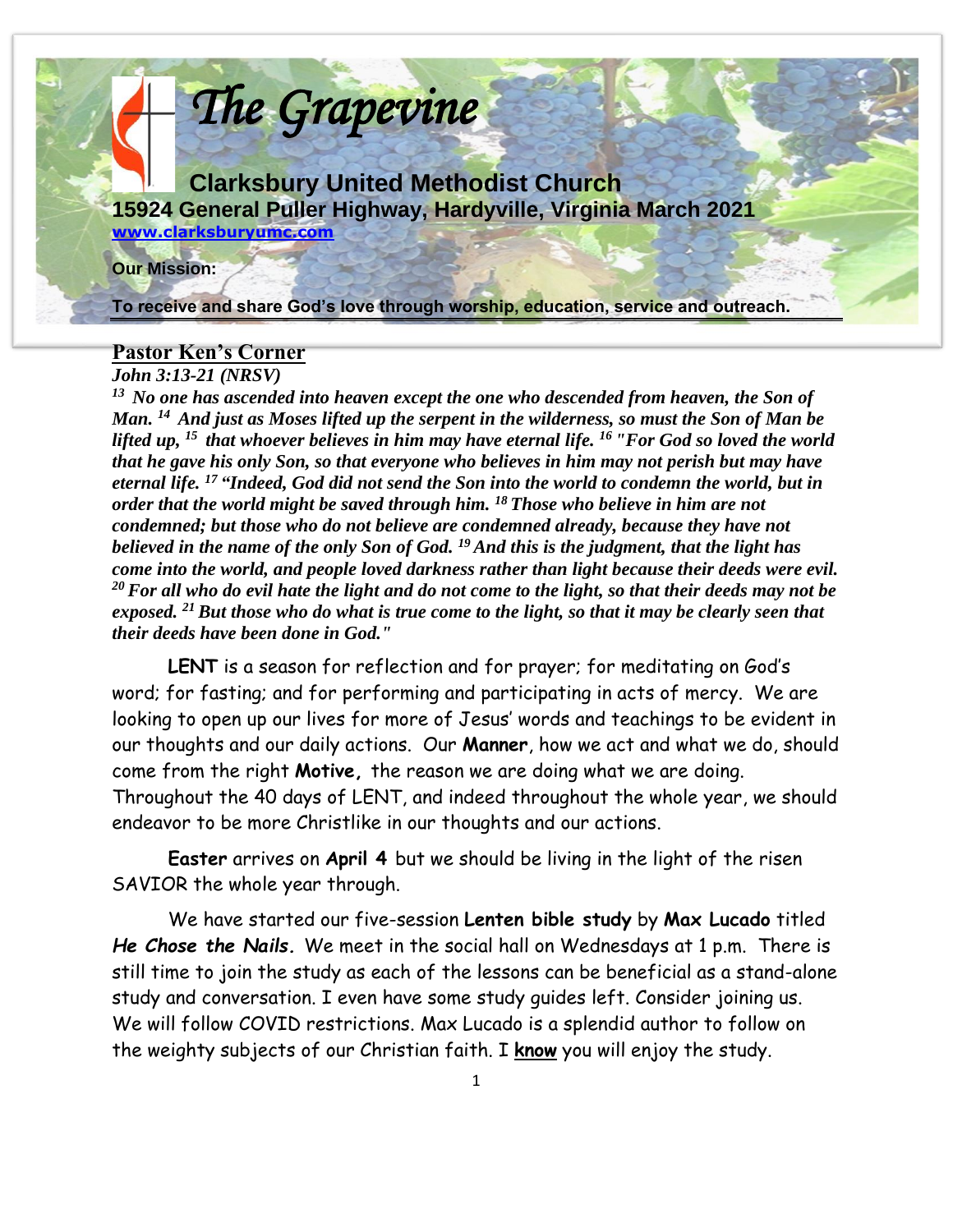As we observe **Lent** and the **Holy Week** and **Easter** which closes out the season, our focus should be on **spiritually** getting to know our Savior Jesus the Christ more **intimately**. We should seek to understand just how **precious** is the gift Jesus **purchased** for us that day on a cross on Golgotha. We need to **meditate** on how much God loves us that He would send His very Son to **give His life** for our **redemption**.

*<sup>16</sup>"For God so loved the world that he gave his only Son, so that everyone who believes in him may not perish but may have eternal life. <sup>17</sup> "Indeed, God did not send the Son into the world to condemn the world, but in order that the world might be saved through him.*

As we meditate on Christ's sacrifice we should have in our hearts and minds an effort to try to grasp the love with which God has given us this precious gift of salvation through the Gift of Christ. Christ is sent by the Father not to condemn us because we are imperfect or are prone to sin even when we want to do good. He who is without sin, **Jesus**, is sent in order that we who are unable through our own efforts to avoid sin, are washed **white as snow in the blood** of the perfect **Lamb of God** and thereby **made clean and saved through** our faith in what Jesus accomplishes for us.

*<sup>19</sup>And this is the judgment, that the light has come into the world, and people loved darkness rather than light because their deeds were evil. <sup>20</sup>For all who do evil hate the light and do not come to the light, so that their deeds may not be exposed. <sup>21</sup>But those who do what is true come to the light, so that it may be clearly seen that their deeds have been done in God."* 

As we pray and meditate throughout **Lent**, and for that matter throughout the year, we pray to the Father **because of the light that has come into the world.** Because we love the **LIGHT** we do what is true so that it may clearly be seen that our deeds are done because of the teachings and the motives with which we act is to please Jesus and to please God. We do the good deeds not through our own power, but rather, through the **Light of Christ which is in us**. Let us deliberately demonstrate that we have come into the *LIGHT and the LIGHT has been and is being reflected in all our deeds.*

So, throughout LENT this year, let us be focused on piety and thankfulness and gratitude for what **God** has done and is doing FOR us and IN us through **Jesus and the Holy Spirit**.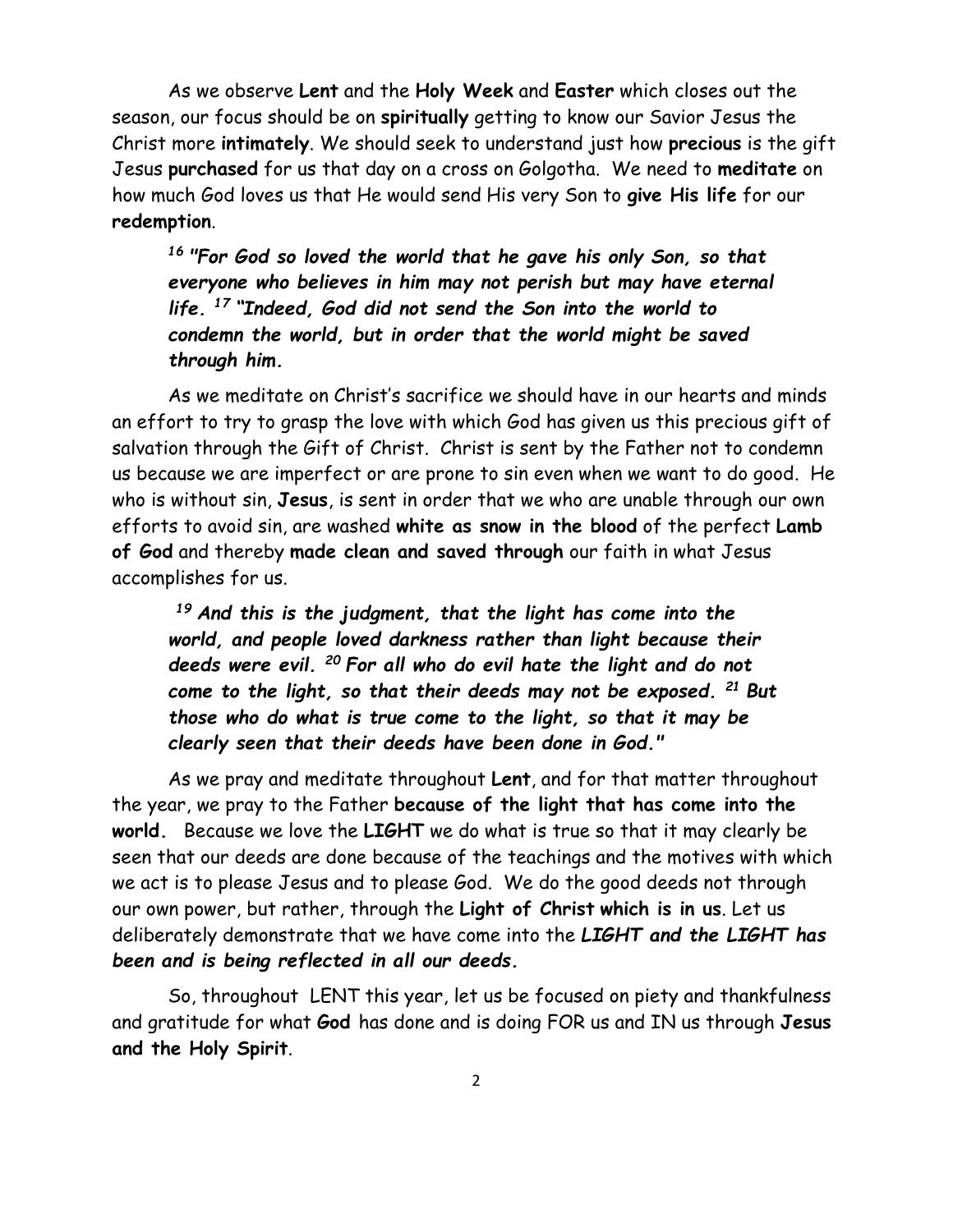The **Cryer Center Mobile Food Pantry** is scheduled to be at Clarksbury on **Saturday, March 6.** Our church has the lead again. The Food Pantry and the Soup Ministry have modified the way these ministries are conducted to be in compliance with the CDC and Virginia COVID-19 requirements. We always need prayers; so even if you can't be here to work the Food Pantry, pray for us and the people we serve.

I can't say enough about the generosity and efforts of our **Soup Ministry**/**Prayer Warriors/Prayer Partners** in providing meals, soup, gifts, cards, letters and calls to many of our members as well as those at Fishing Bay Estates and other locations.

Keep the small groups and gatherings in your prayers as we look to new ways to restart these meaningful and joyful worship and sharing opportunities.

Our online services will continue both on Facebook and YouTube. THANK YOU to all who are part of this effort. **We are a Church** in the truest sense of the word…**together,** through the power of our Lord Jesus, the grace of God and the presence of the Holy Spirit.

I am very humbled, beyond words, with how **faithful and loyal** you all have been in supporting the church with **prayers, tithes**, **gifts**, **talents** and **witness** in spite of our inability to be able to support with our presence.

Help me keep the **Prayer Warrior/Partners'** e-mails updated as information and changes become available. Let us continue in faith and hope to be children of God infused with the Holy Spirit throughout all the travails and trials of life in this world.

Let us continue to **pray for the increasing number of people who encounter COVID-19** and are exposed to or are suffering from the illness.

Many of us have gotten the shots or are scheduled to receive the shots. Many have had some reactions to the vaccine, which show up some hours after the shot, **especially the second one**. If you live alone, let a friend or someone else know about your getting the vaccines so that they can be sure you are okay.

**Peace & Grace,** 

### **Pastor Ken**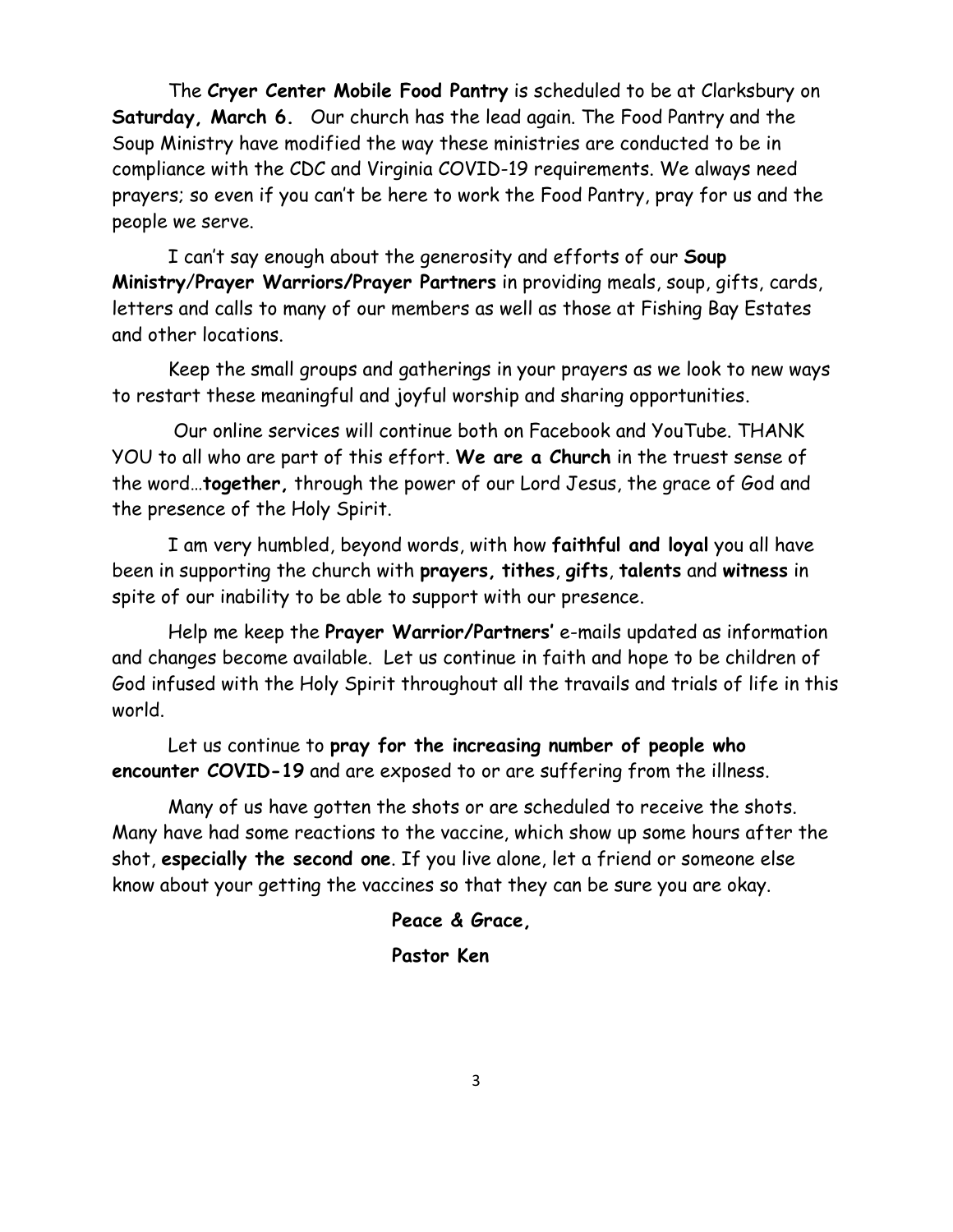## *A Message from Your Lay Leader* **A Spiritual Spring House Cleaning** *Warren Wright*

### **ARE WE IN NEED OF A SPIRITUAL HOUSECLEANING?**

Paul apparently thought so. He wrote, "Therefore, having these promises, beloved, let us cleanse ourselves from all defilement of flesh and spirit, perfecting holiness in the fear of God." 2 Corinthians 7:1

Let's look at several very important things that Paul mentions as he writes to the church at Corinth concerning the spiritual cleansing that was needed.

- 1. He writes with affection ("beloved").
- 2. He employs the plural ("us, we").
- 3. He puts the burden of cleansing upon ourselves…not on God!
- 4. He challenges the church and himself to perform a complete cleansing ("all defilement of flesh and spirit").

5. The Apostle goes on to encourage everyone to "perfect holiness" in the fear

of God. The call is not to "tidy up" our lives, but to cleanse our lives.

### **PROCEED TO THE "LIVING AREA" OF YOUR DAILY LIFE.**

 Some "closets" in our spiritual life that may need to be cleaned. Bad habits need to be removed Profane speech needs cleaned up Some TV shows might need turned off.

### **WE MUST REMEMBER WHOSE "HOUSE" IT REALLY IS!**

"Do you not know that your body is a temple of the Holy Spirit, who is in

you,

whom you have received from God? You are not your own; you were bought at a price. Therefore honor God with your body." I Corinthians 6:19-20 (NIV)

**"How can a young man cleanse his way? By taking heed according to Thy word." Psalm 119:9**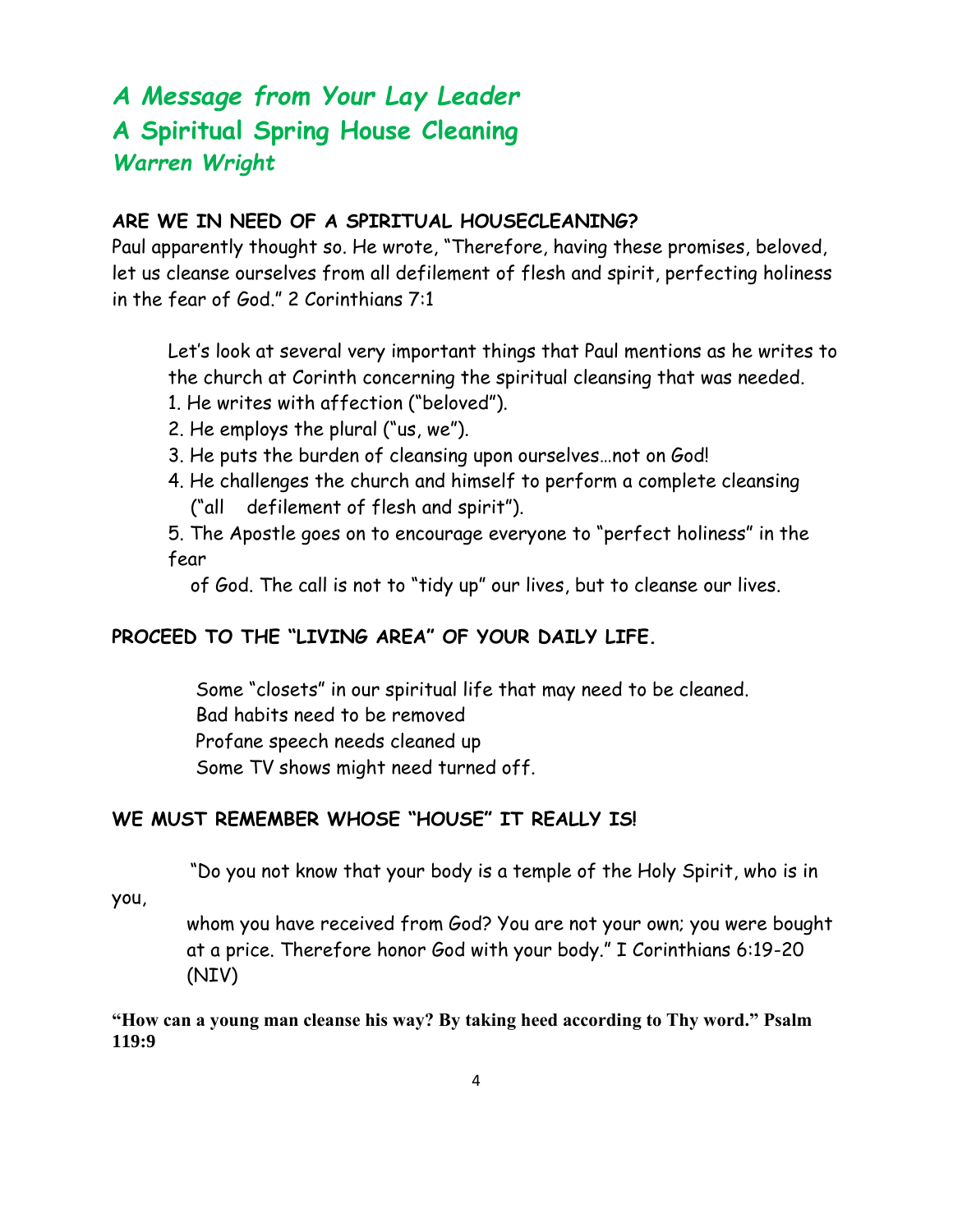### *United Methodist Men News Warren Wright-UMM President*

The UMM will hold our regular monthly meeting on Monday March 22nd at 7 PM. *Masks* and *social distancing* will be required.



Remember that there are no membership or dues requirements to be a part of the United Methodist Men of Clarksbury, just a willingness to serve Jesus Christ within your church and community.

Mission-To Help Men Grow In Christ, So Others May Know Christ.

*Christ beside me, Christ before me, Christ behind me, Christ within me, Christ beneath me, Christ above me. -[-Saint Patrick](https://www.azquotes.com/author/11389-Saint_Patrick)*

**Annual Budget** for 2021 Operating Funds: **\$115,711.00**

**Total Received** for Operating Funds as of February 7 : 13,206.64

Total Needed by February 28: **6078.53** 

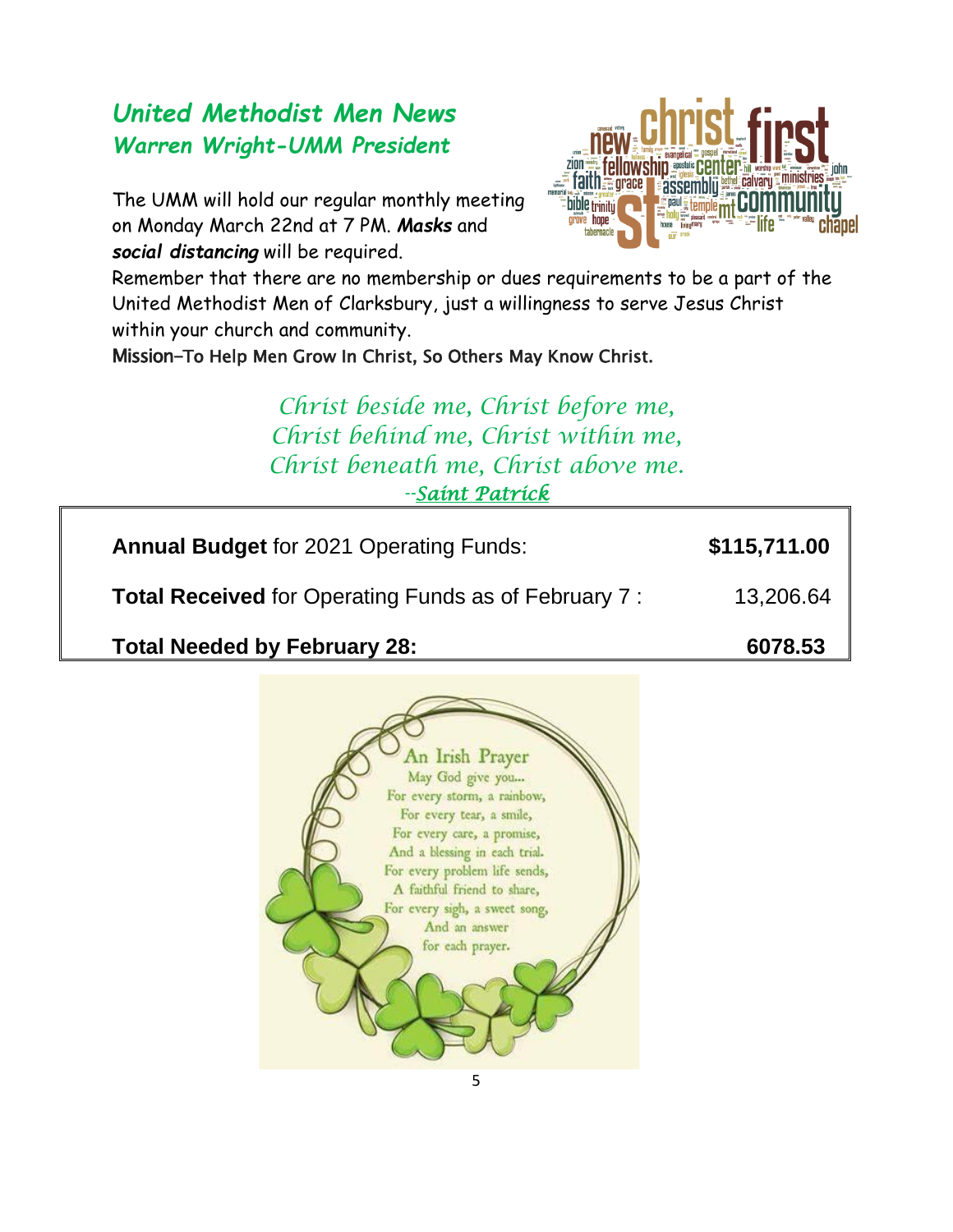## *Nurture and Outreach Jerry Dant*

Well, we have made it through another month in the pandemic and we hope to be back to church soon to worship with our friends. During the month of February, Valentine cards were sent to the home bound members and the college girls. I am sure they were thrilled to see a big red Valentine in the mail box with their Home Touch for the week.

Outreach has joined with the Soup Ministry ladies to provide a surprise when they are taking soup to the residents at Fishing Bay Estates. In February the ladies delivered a box of Valentine candy and card from our church for "Sweethearts Day."

We will have a meeting soon to discuss plans for the coming year and if you have any ideas, please let us know. Thanks and God Bless.

### Mail a letter or card of happiness to our home bound members!



If your last name starts with the letter listed below, please send a card or note to the shut-ins listed.

Why not make a home bound member smile by sending them a card often as well as on their birthday.

If we all participate, our home bound members will get a card frequently from church members, and will have more great memories of Clarksbury.

| $A-C$ |                                                                |                                                                      |
|-------|----------------------------------------------------------------|----------------------------------------------------------------------|
|       |                                                                |                                                                      |
| $D-G$ |                                                                |                                                                      |
|       | Reggie Jackson 7/12<br>672 Gloucester Road<br>Saluda, VA 23149 |                                                                      |
| $H-L$ |                                                                |                                                                      |
|       | Myrtle Clark 10/2<br>P.O. Box 302<br>Deltaville, VA 23043      | Pastor Jim Salmon 5/24<br>26306 Mattaponi Trail<br>Milford, VA 22514 |
| $M-Z$ |                                                                |                                                                      |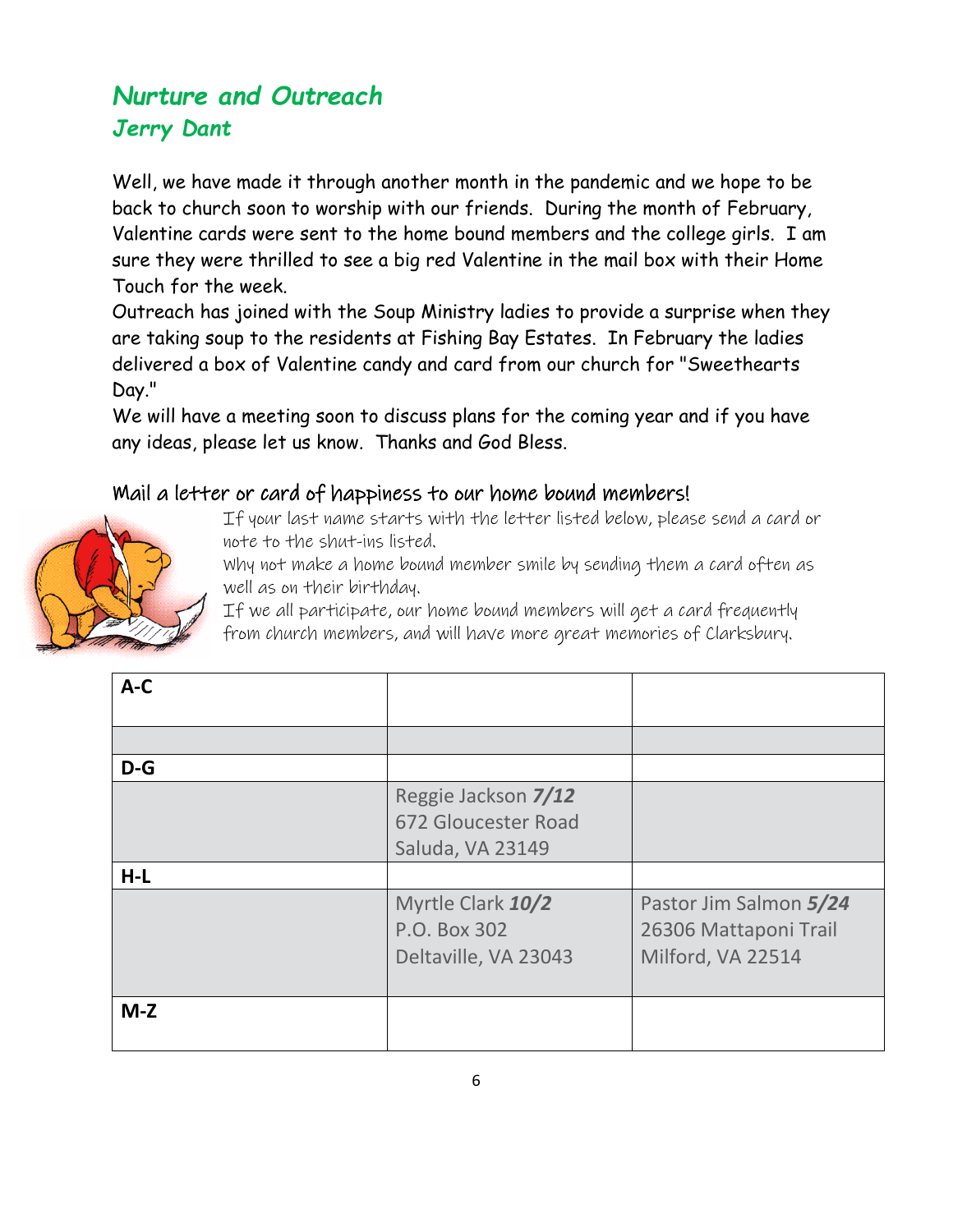# **MARCH POP**



With permission, this month's Power of Prayer is: Use Me, a song by Randy Crittenden.

I want to be Your voice, Lord. I want to speak the words To tell Your people what You want to say Use me to spread the news about the living God Use me to do your will today

I want to be Your hands, Lord and touch my brother's life To help my neighbor each and every day Use me to build a world where right will conquer wrong Use me to do Your will today

Let the words I'm speaking, Lord and let my actions be A reflection or Your will and not my own

I want to be Your heart, Lord I want to share Your love And teach Your children how to kneel and pray Use me to show the world the wonders of Your grace Use me to do Your will today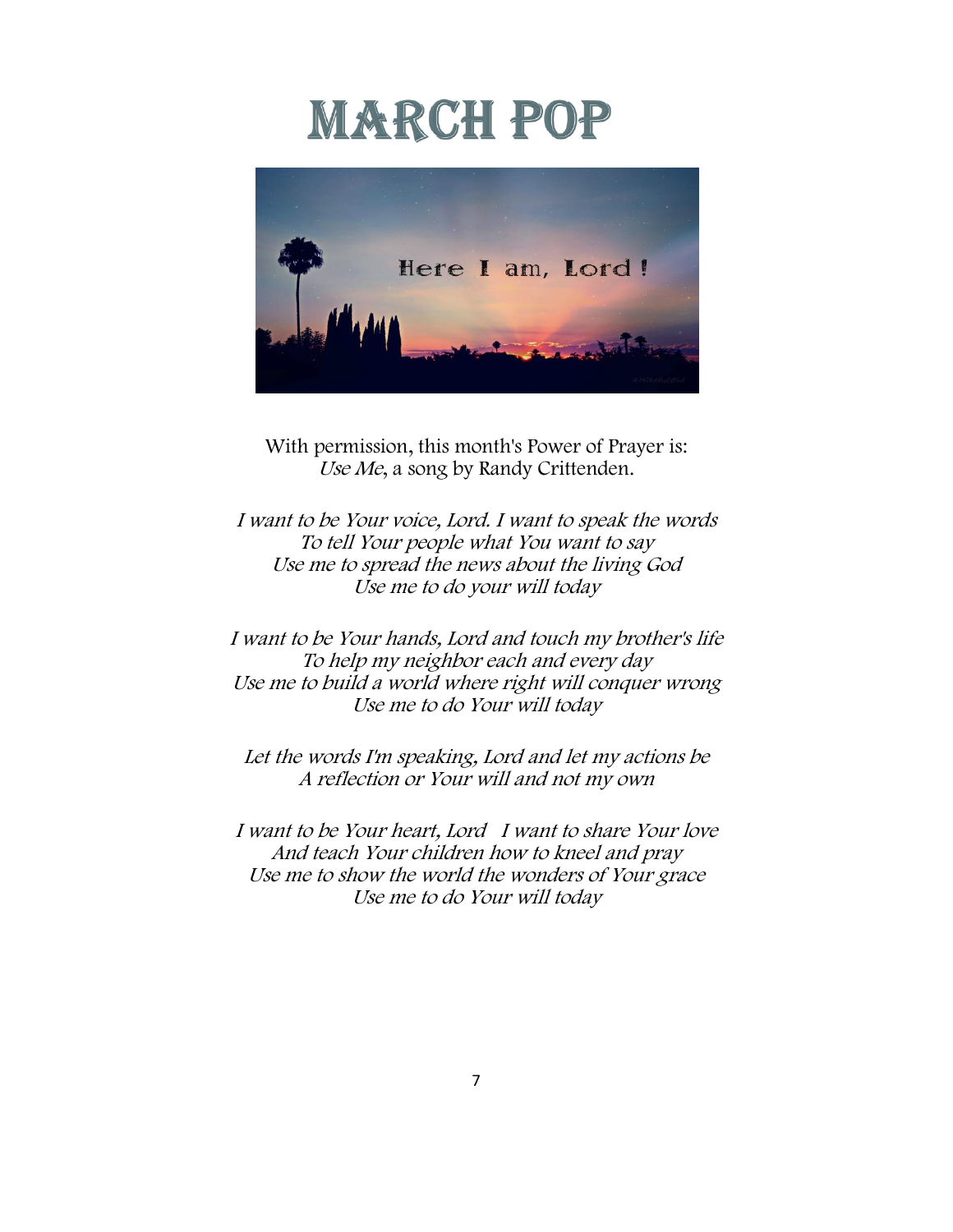# 40 Days of Lent: Find your own spiritual path

By Joe Iovino

During [Ash Wednesday services](https://www.umc.org/en/content/glossary-ash-wednesday) on the first day of Lent, many United Methodist pastors invite their congregations "to observe a holy Lent: by self– examination and repentance; by prayer, fasting, and self–denial; and by reading and meditating on God's Holy Word" (from the *[United Methodist Book of](https://www.umc.org/en/content/glossary-book-of-worship-the)* 



*[Worship](https://www.umc.org/en/content/glossary-book-of-worship-the)*). While you may be aware of this season leading up to Easter, you may wonder how you might "observe a holy Lent."

There is no one prescribed way. Instead, we are each encouraged to find our own method of confronting our sinfulness, remembering our mortality, and giving thanks for the gift of salvation we receive through the life, death, and resurrection of Jesus Christ.

### **Fasting**

One of the more common practices is to give something up for Lent. Some abstain from chocolate, social media, shopping or something else through the season. This is a [religious practice known as fasting.](https://www.umc.org/en/content/ask-the-umc-what-does-the-united-methodist-church-say-about-fasting) We fast to reorient ourselves away from the distraction of those things, and back toward God.

Another way to reorient your life toward God, is to [focus on devotional](https://www.umc.org/en/content/the-invitation-is-to-all-a-wesley-hymn-devotion-for-lent)  [practices](https://www.umc.org/en/content/the-invitation-is-to-all-a-wesley-hymn-devotion-for-lent) like Bible study and prayer during the season.

*Spending extra time in Bible reading and prayer is a great way to observe Lent*

### **Bible reading**

Many do not know where to begin when reading the Bible. The [Upper Room](http://devotional.upperroom.org/)  [Daily Devotional Guide](http://devotional.upperroom.org/) will help guide you in this pursuit. It provides a scripture passage and wonderfully thought-provoking and spirit-enriching material to read and think about each day.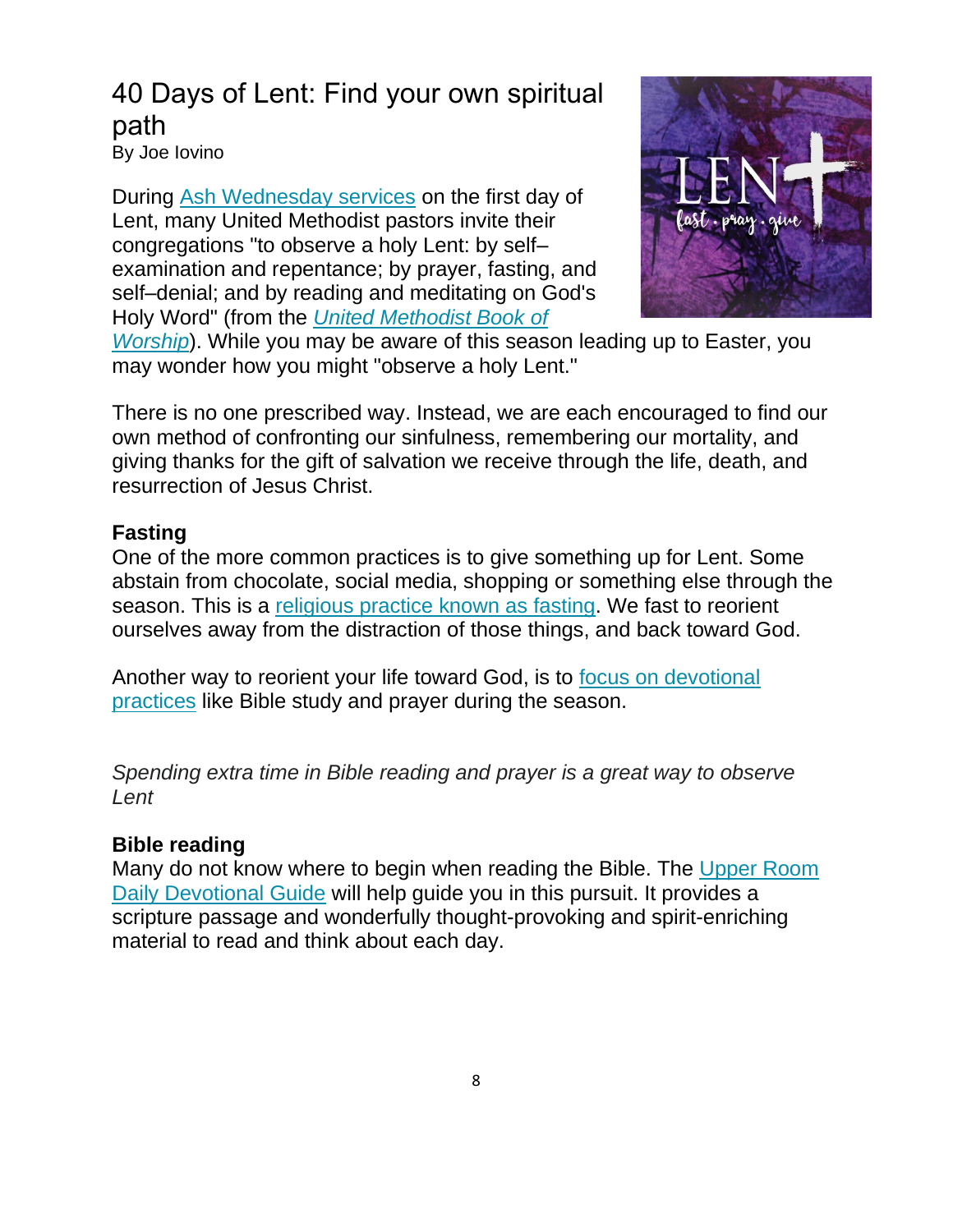### **Prayer**

In the busyness of our everyday lives, prayer can sometimes get squeezed out. Lent is a wonderful time to intentionally work toward finding [more time in](https://www.umc.org/en/content/too-busy-to-pray-find-more-time-in-the-new-year)  [your life for prayer.](https://www.umc.org/en/content/too-busy-to-pray-find-more-time-in-the-new-year) You can experiment with [different ways to pray](https://www.umc.org/en/content/re-energize-your-prayer-life-with-a-new-practice) during the season, or really delve into a new-to-you way of praying. Enriching your prayer life is a great way to spend Lent.

### **Service**

Another way to observe a holy Lent is to take on a new way of serving. Throughout the forty days of the season you can adopt a new habit of volunteering in the community, making special financial gifts to service organizations, singing in the choir, or participating in a small group.

### **Rest**

An important practice with which many of us struggle is [the spiritual discipline](https://www.umc.org/en/content/how-to-be-less-busy)  [of rest or Sabbath.](https://www.umc.org/en/content/how-to-be-less-busy) We don't have to rest on Saturday, the traditional Sabbath day, or even Sunday. You can instead find moments during an ordinary day to be still in God's presence. You might choose to spend a few minutes during lunch with a [desktop meditation](https://www.umc.org/en/content/desktop-meditation-easter-joy) or listen to sermons during your commute. Each can be a great way of enriching your Lent.

### **Child resources**

You will also want to find ways to share the meaning of the season with the children in your life. While their focus may be on Easter baskets and new clothes, you can enter into special times to help them find deeper meaning to the season.

*Even dyeing Easter Eggs with family members can become a time to deepen our faith experience. Photo by United Methodist Communications.*

Consider trying some [traditions from other cultures to enhance your](https://www.umnews.org/en/news/cultural-traditions-enhance-easter)  [Easter](https://www.umnews.org/en/news/cultural-traditions-enhance-easter) celebration. Make instruments during Lent that you can use to celebrate the resurrection in song on Easter Sunday, similar to Christians in Zimbabwe. Or try some special Easter foods, like the Easter breakfast cakes of Poland.

Even while dyeing Easter Eggs you can creatively teach children about your faith by sharing [The Importance of the Egg: Children and Easter](https://www.umc.org/en/content/the-importance-of-the-egg-children-and-easter) video, which tells of the symbolism of the Easter Egg in a wonderfully lively way.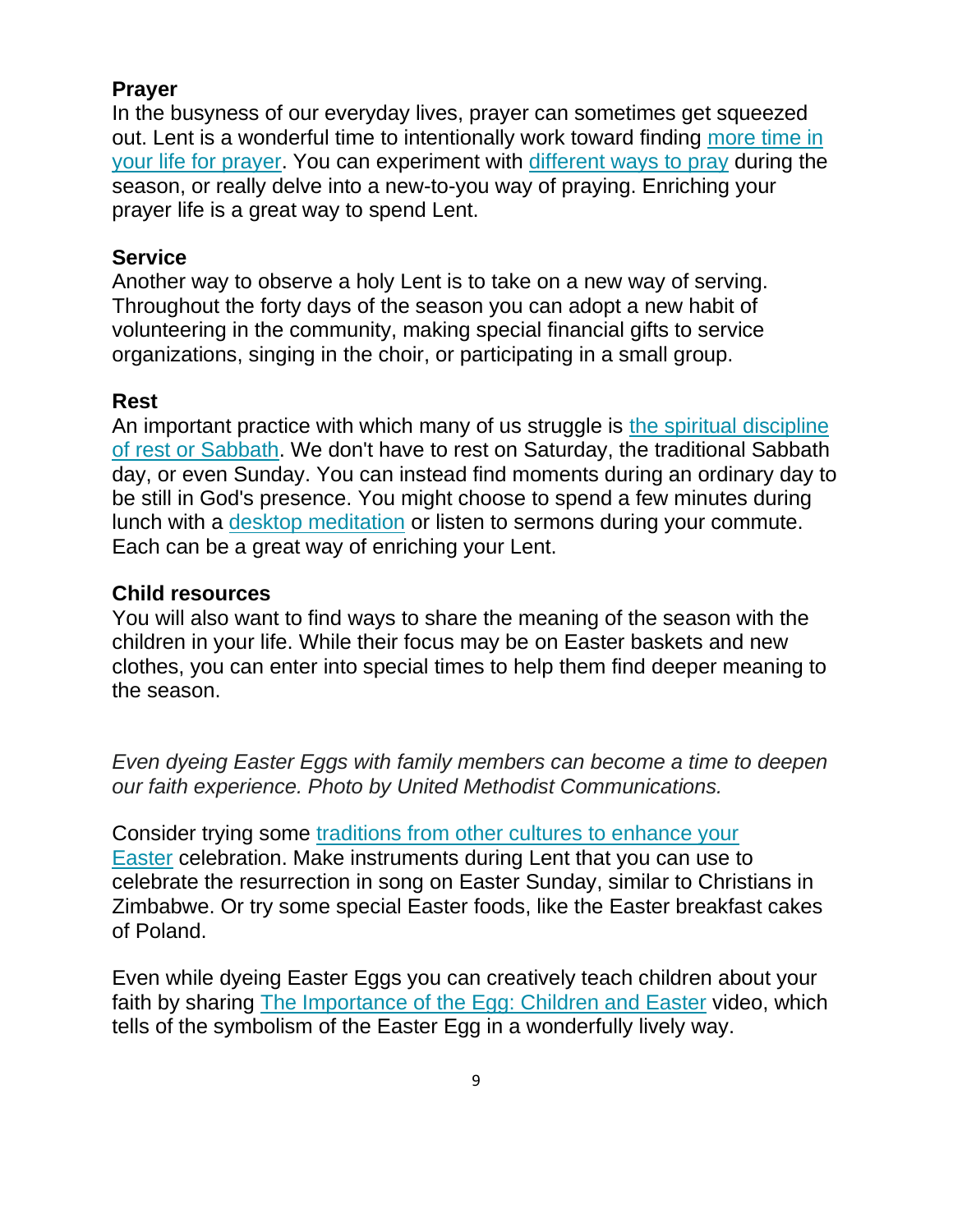### **Learning**

You may also use Lent as a time to [learn about the seasons of Lent and](https://www.umc.org/en/what-we-believe/ask-the-umc-faqs/christian-year)  [Easter,](https://www.umc.org/en/what-we-believe/ask-the-umc-faqs/christian-year) and some of the practices of the Christian church.

Learning about rituals specific to the season can enhance your worship. You may want to know more about the [ashes used on Ash Wednesday,](https://www.umc.org/en/content/why-ashes-connecting-to-who-we-are-and-who-we-can-be) a Maundy Thursday [footwashing service](https://www.umc.org/en/content/ask-the-umc-what-is-maundy-thursday) you're considering attending, or the [Tenebrae](https://www.umc.org/en/content/ask-the-umc-what-is-a-tenebrae-service)  [service](https://www.umc.org/en/content/ask-the-umc-what-is-a-tenebrae-service) your congregation is planning for Good Friday.

You may also choose to learn more about **[baptism](https://www.umc.org/en/content/renewing-waters-how-united-methodists-understand-baptism)** and [communion,](https://www.umc.org/en/content/an-open-table-how-united-methodists-understand-communion) the sacraments of the church. Each has a connection to Lent and Easter.

### **Worship**

Many United Methodist churches offer services on Ash Wednesday to begin of Lent, and other special services during Holy Week, the final days leading up to Easter. There may also be special times of prayer, study, and other gatherings that will help you continue your journey throughout the season. If you are not connected to a United Methodist congregation, use [Find-A-](https://www.umc.org/en/find-a-church)[Church](https://www.umc.org/en/find-a-church) to locate one close to you.

This 40-day journey called Lent is a wonderful opportunity to grow in your faith. Find your path of self-reflection and spiritual discovery, and invite others to join you as you seek to observe a holy Lent.

*Joe Iovino works for UMC.org at United Methodist Communications. He may be reached at [jiovino@umcom.org.](mailto:jiovino@umcom.org)*

*This story was originally posted February 10, 2015, and updated on February 16, 2021.*